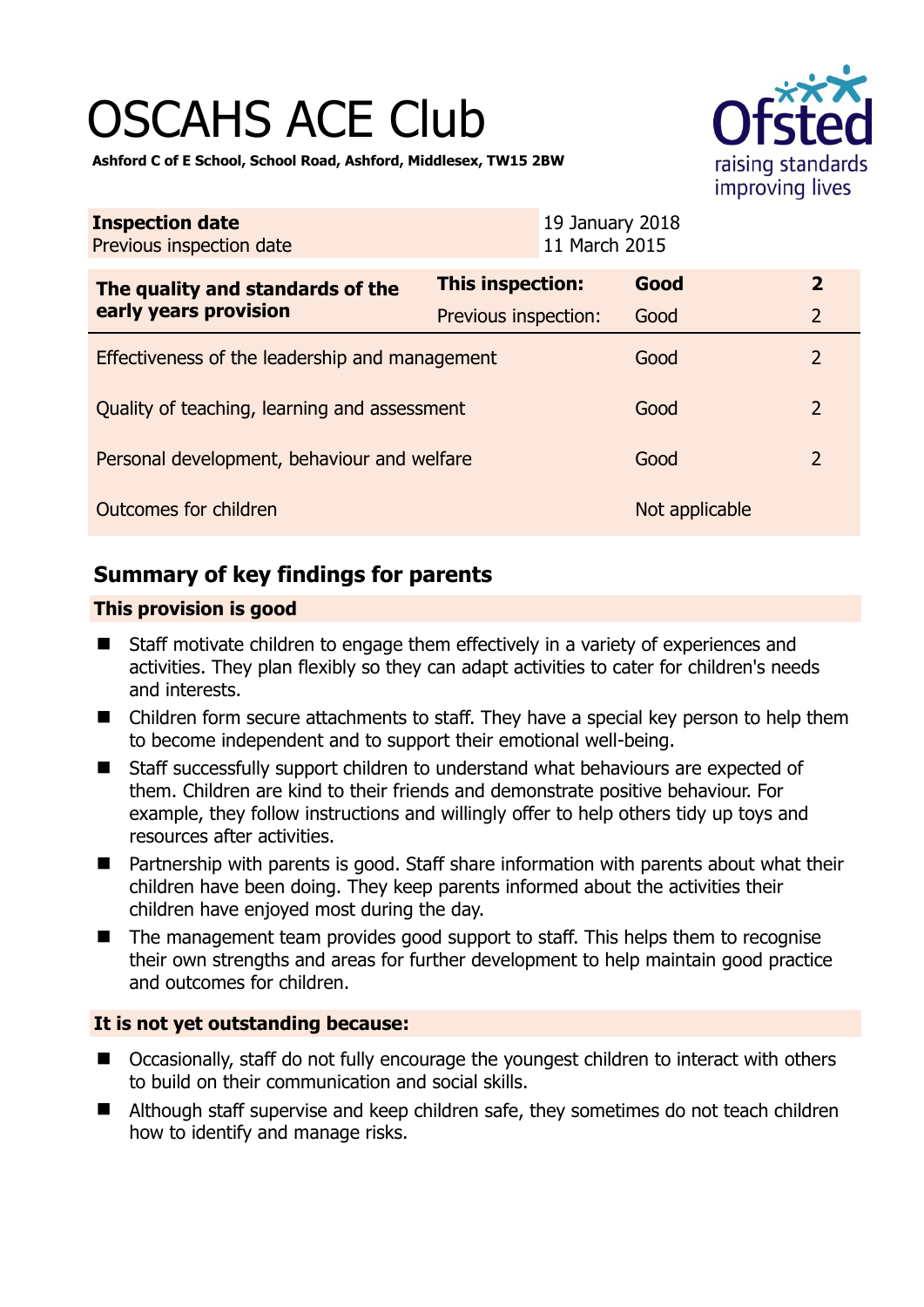# **What the setting needs to do to improve further**

#### **To further improve the quality of the early years provision the provider should:**

- enhance staff's awareness of how they can provide greater support to children to further promote friendships and encourage them to interact and socialise with others
- make even better use of opportunities to strengthen children's understanding of how to recognise and manage risks.

#### **Inspection activities**

- $\blacksquare$  The inspector held discussions with the manager of the club.
- The inspector talked to staff, parents and children at appropriate times during the inspection and took account of their views.
- The inspector observed children engaged in activities and routines, indoors and outdoors. She evaluated the impact of staff's interactions.
- The inspector looked at a range of relevant documents, including evidence of staff's suitability checks.

#### **Inspector**

Joanne Allen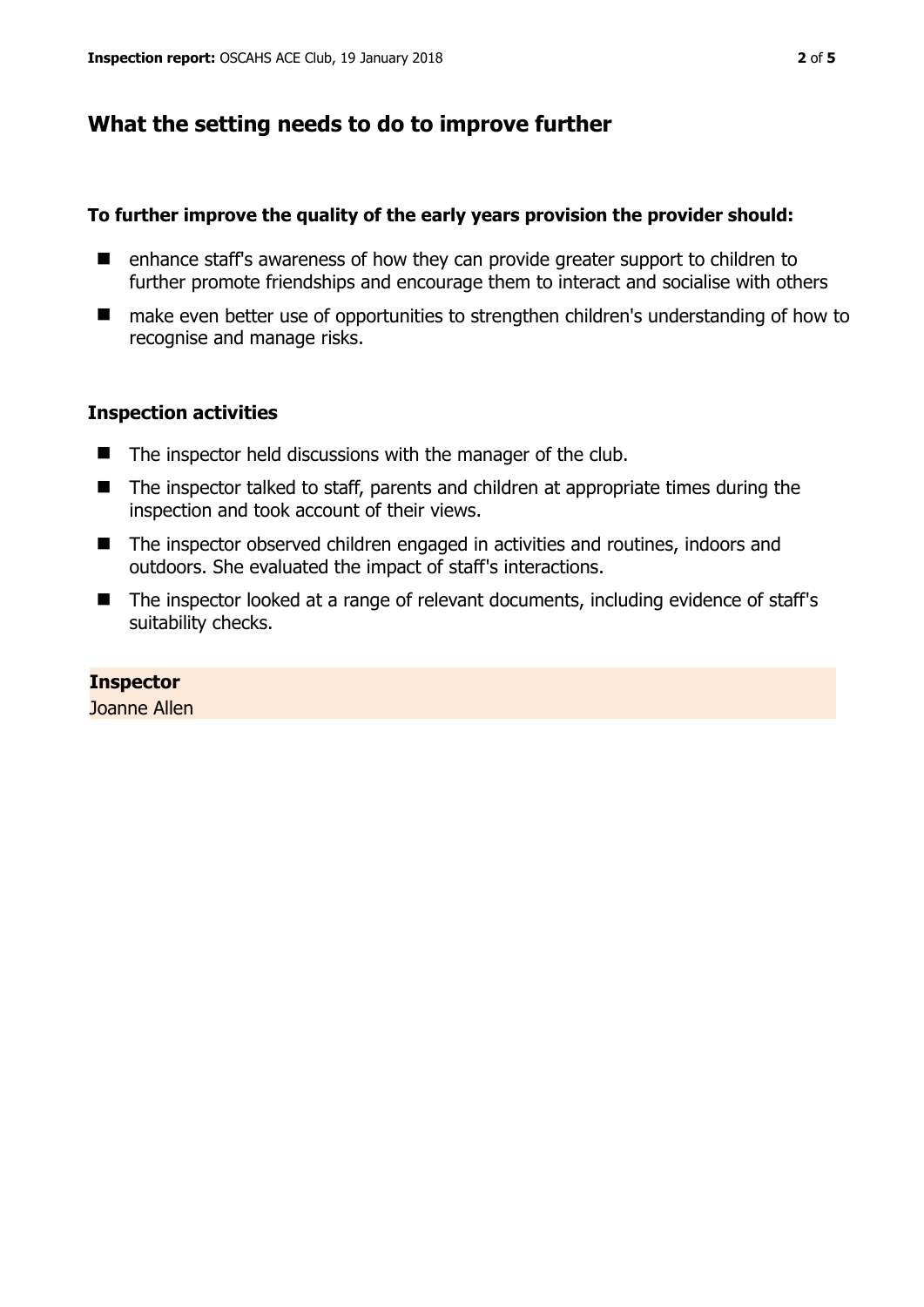## **Inspection findings**

#### **Effectiveness of the leadership and management is good**

The manager reflects on and continuously develops the quality of the provision she offers children. For example, she has worked with staff to improve children's behaviour within the after-school club. Safeguarding is effective. Staff have a good understanding of how to keep children safe. They understand their roles and responsibilities to report any concerns about children's welfare. Staff attend mandatory training, including paediatric first aid, which helps them to promote the safety and welfare of children. Rigorous recruitment and vetting procedures help to ensure the staff employed to work with children are suitable. The manager and staff carry out thorough risk assessments to help keep children safe. Staff deploy themselves well when supervising children as they play. They work closely with teachers at the host school to develop positive relationships. This enables them to share information effectively, to help promote the care and well-being of all children consistently.

#### **Quality of teaching, learning and assessment is good**

Children are busy and engaged throughout their time at the club. Staff provide them with a variety of stimulating activities and experiences. For instance, they provide sensory and creative opportunities for children, such as making glitter globes using jars, glitter and water. Staff interact well with children. All children are confident and ask for help when needed. During activities staff ask children questions to support their learning further. When icing biscuits, children talk about different colours and notice how they can mix different colours together and make patterns on the biscuits. Children enjoy being active in the outdoor area. They have fun playing football, tennis and hide-and-seek games. Staff encourage children to talk about what they do in school each day and use this information to complement their experiences in the club.

#### **Personal development, behaviour and welfare are good**

Children settle quickly on arrival and have secure relationships with staff. They behave well and staff are consistent with implementing behaviour management strategies. Staff make good use of initiatives to promote children's personal and social skills. For instance, they celebrate children's achievements and positive behaviour using a reward chart and share these with parents, which supports good communication between them. Children are confident and show independence. For example, they manage their personal care needs, help themselves to fresh fruit and pour their drinks at snack time. Children learn to respect and celebrate others' similarities and differences through a range of activities and discussions. Staff encourage children to lead a healthy lifestyle. They talk to the children about nutrition so that they can recognise foods that are healthy.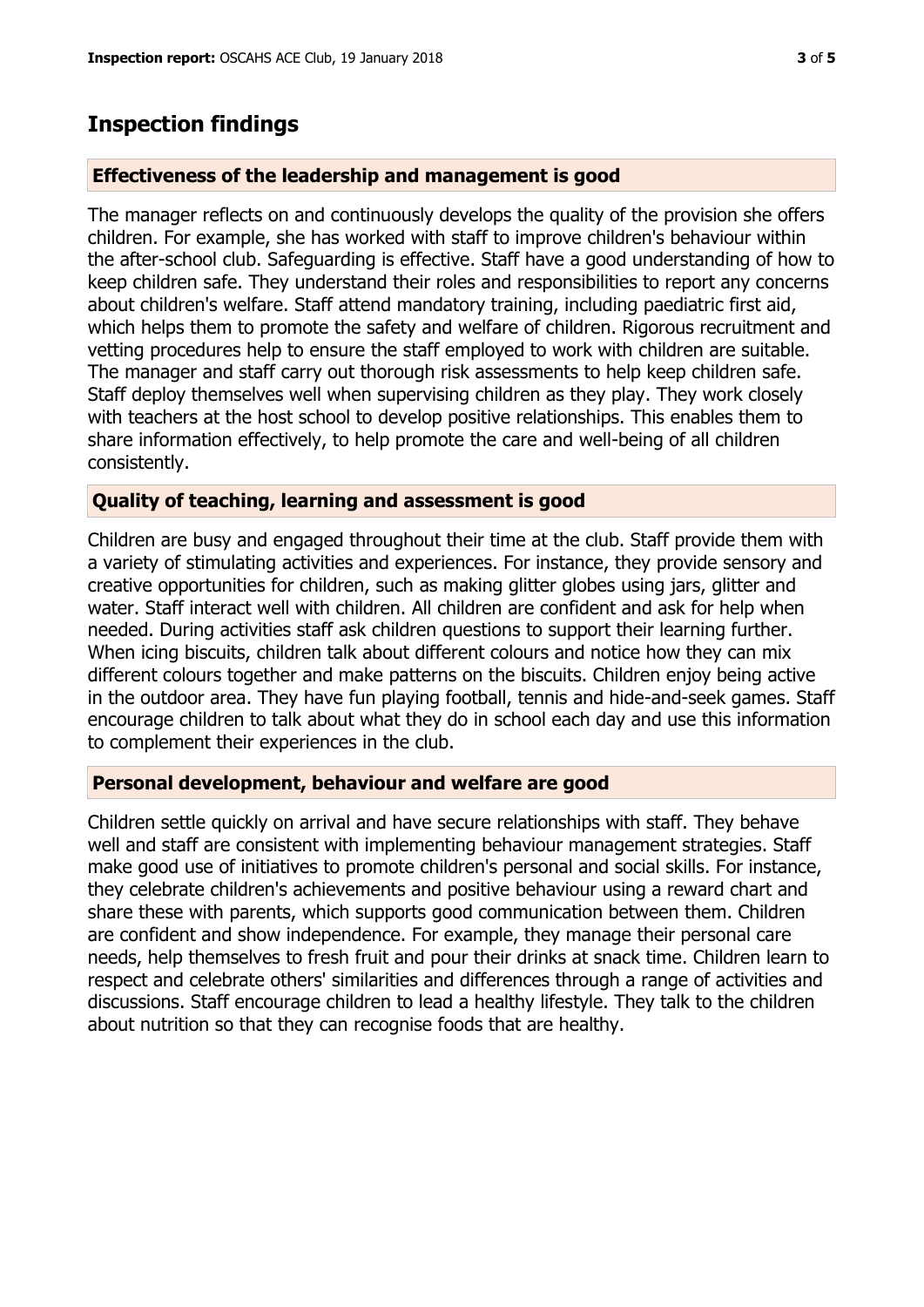# **Setting details**

| Unique reference number                             | EY430273                                                                             |  |
|-----------------------------------------------------|--------------------------------------------------------------------------------------|--|
| <b>Local authority</b>                              | Surrey                                                                               |  |
| <b>Inspection number</b>                            | 1094944                                                                              |  |
| <b>Type of provision</b>                            | Out of school provision                                                              |  |
| Day care type                                       | Childcare - Non-Domestic                                                             |  |
| <b>Registers</b>                                    | Early Years Register, Compulsory Childcare<br>Register, Voluntary Childcare Register |  |
| Age range of children                               | $4 - 11$                                                                             |  |
| <b>Total number of places</b>                       | 16                                                                                   |  |
| Number of children on roll                          | 37                                                                                   |  |
| Name of registered person                           | Oscahs Ltd                                                                           |  |
| <b>Registered person unique</b><br>reference number | RP906447                                                                             |  |
| Date of previous inspection                         | 11 March 2015                                                                        |  |
| <b>Telephone number</b>                             | 07729 537167                                                                         |  |

OSCAHS ACE club registered in 2011. The club provides after-school care. It operates each weekday from 3pm to 6pm, during term time only. Three members of staff work at the club. Of these, two staff hold relevant qualifications, one at level 3 and one at level 2.

This inspection was carried out by Ofsted under sections 49 and 50 of the Childcare Act 2006 on the quality and standards of provision that is registered on the Early Years Register. The registered person must ensure that this provision complies with the statutory framework for children's learning, development and care, known as the early years foundation stage.

Any complaints about the inspection or the report should be made following the procedures set out in the guidance 'Complaints procedure: raising concerns and making complaints about Ofsted', which is available from Ofsted's website: www.gov.uk/government/organisations/ofsted. If you would like Ofsted to send you a copy of the guidance, please telephone 0300 123 4234, or email enquiries@ofsted.gov.uk.